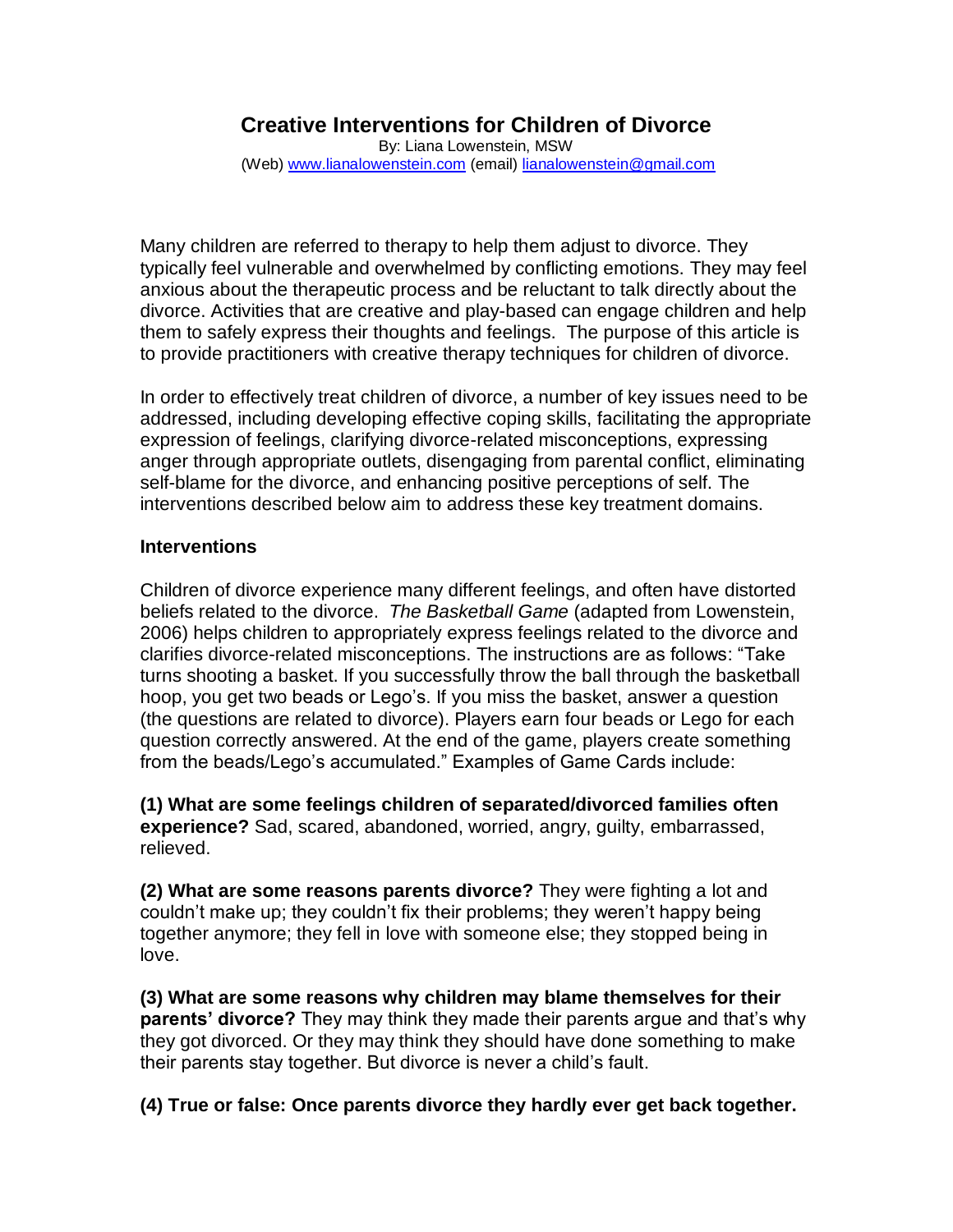True. Once parents divorce it is usually forever.

**(5) True or false: Children must pick sides and love one parent more than the other.** False. Children don't have to pick sides; they can love both their parents.

A central goal in therapy is to help children develop awareness of internal emotional states and to be able to appropriately label what they are feeling. Guess Which Hand (Lowenstein, 2014) is a fun game that builds the child's emotional vocabulary and encourages feelings expression.

The practitioner writes a feeling word (i.e., happy) on a small piece of paper, folds it several times to form a paper clump, and places it in one hand. The practitioner puts her hands behind her back, moves the feeling word from hand to hand a few times, then places both closed hands in front of her. The client tries to guess which hand is holding the feeling word. If the client guesses the correct hand, both the client and the practitioner take turns telling a time they experienced the feeling. The client earns a point for telling about the feeling, plus a bonus point for guessing the correct hand. (If the client did not guess correct hand, then the client still earns one point for telling about the feeling.) The client can earn a bonus point for showing with face and body what the feeling looks like. The game is repeated several times with new feeling words added for each round. If desired, the client can be awarded a small prize once ten points are earned.

Utilizing a variety of engaging interventions helps children strengthen affective expression skills. There are many creative techniques in the literature from which to choose. Click! Emotions (Cotnoir, 2008), Feelings Tic-Tac-Toe (Lowenstein, 1999), and Lego Emotion House (Grant, 2016) are fun activities that encourage the expression of emotions.

Parental conflict in divorce has damaging effects on children (Amato, 2001; Garrity and Barris, 1994; Johnston and Roseby 1997; Sarrazin and Cyr, 2007). Effective intervention with high-conflict families must involve an integrated family therapy approach, such as the one outlined by Lebow and Rekart (2006). Helping children to appropriately disengage from parental conflict is an important part of a multifaceted approach. An engaging technique that can be used with children is called *My Parents Argue and I Feel Stuck in The Middle Marshmallow People* (Lowenstein, 2006). The activity begins by having the child complete the following sentences: (1) My parents argue about… (2) When my parents argue, I feel… (3) My mom says mean things to my dad, like… (4) My dad says mean things to my mom, like… The practitioner then instructs the child as follows: "Make three marshmallow people to represent you, your mother, and your father (use marshmallows for the head and body and pretzel sticks for the arms and legs). Use the marshmallow people to act out an argument you saw between your parents.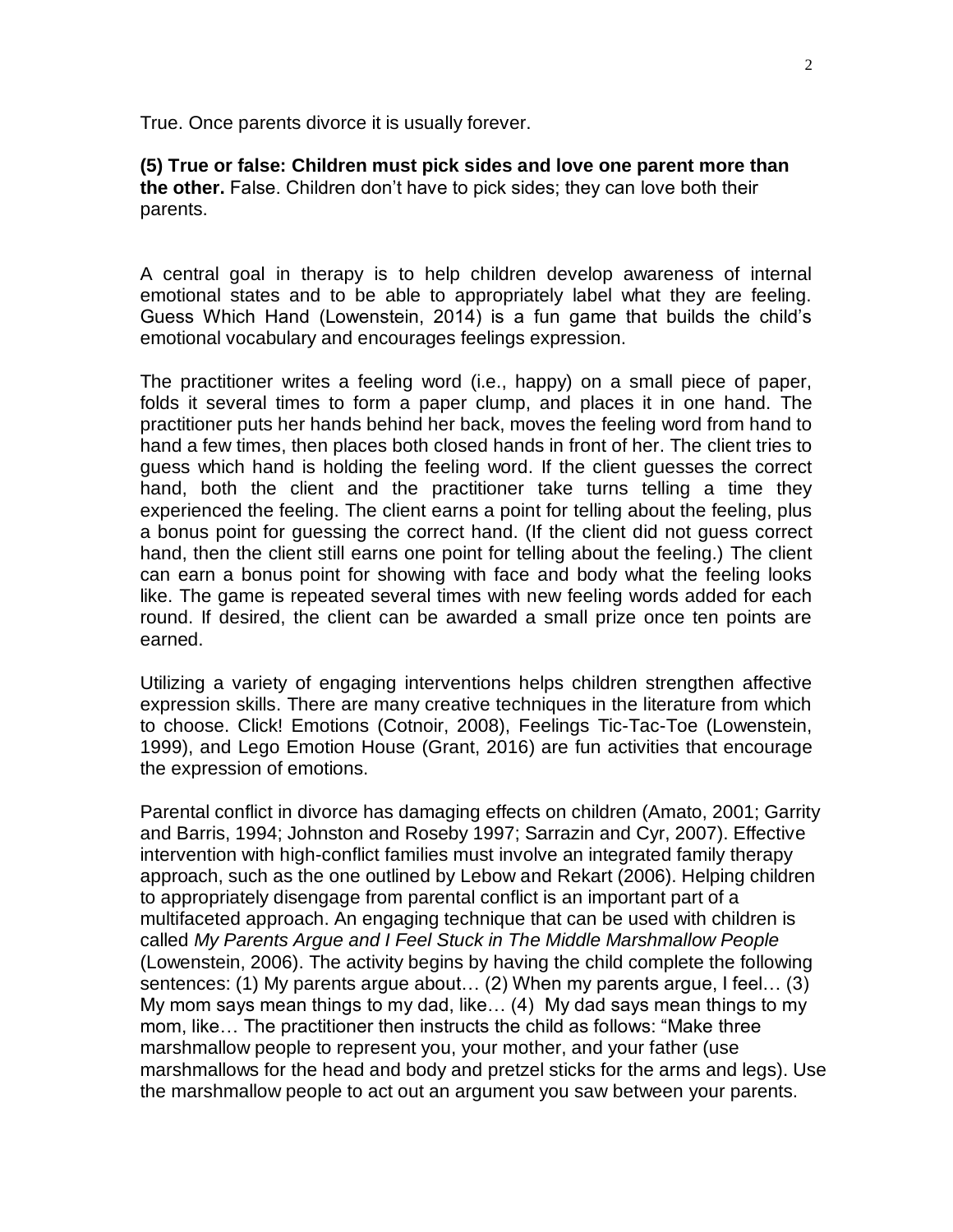Use the marshmallow person that represents you to practice going into another room when your parents are arguing. When your parents are arguing, it can help to tell yourself: 'When my parents argue, they still love me, no matter what!' Use your marshmallow person to practice saying this to yourself." After the activity, the child can eat *one* of the marshmallow people!

Many children blame themselves when parents divorce. *Getting Rid of Guilt* (adapted from Lowenstein, 2006) is an intervention to challenge and correct distorted thoughts regarding self-blame. The child uses dolls or action figurines to role-play scenarios. In each scenario, a child (represented by a doll or figurine) makes a guilt-ridden statement, and another child (represented by a doll or figurine) responds with an appropriate challenge to that guilty statement. For example, the "guilty" child/figurine says, "I should have been able to save my parents' marriage." The "helper" child/figurine responds, "It's not up to kids to fix their parents marriage." In another scenario, the "guilty" child/figurine says, "I was bad so that's why my parents split up." The "helper" child/figurine responds, "Your parents split up because they could not live happily together anymore."

This activity helps children provide accurate attributions for parental problems, which leads to better adjustment in children (Pedro-Carroll & Alpert-Gillis, 1997, Stolberg & Mahler, 1994).

Helping children express feelings of anger about the divorce through appropriate outlets is another important treatment goal. In the *Feeling Angry Play Dough Pounding* activity (Lowenstein, 2006) children make their own play dough, then pound it to release their emotions. Then they complete sentences, such as, "I am angry about my parents divorce because…" and "It's not fair that…" Children then learn and practice several techniques for the safe expression of anger. The *Don't Flip Your Lid Anger Management Program* (Lowenstein, 2002) is an intervention that teaches strategies for appropriately expressing anger.

Studies indicate that active coping that includes problem solving and positive thinking enhances resilience among children (Sandler, Tein, & West, 1994; Sandler, Tein, Mehta, Wolchik, & Ayers, 2000). The *Coping with Divorce Game* (adapted from Lowenstein, 2006) facilitates this treatment goal. In the game, children must choose solutions to typical problems that divorce often poses, for example:

(1) William's parents tell him mean things about each other. Circle the best way for him to cope with this problem:

(a) He should agree with his parents when they tell him mean things about each other

(b) He should politely say, "Please stop saying mean things about each other"

(c) He should blast the radio to drown out anything his parents say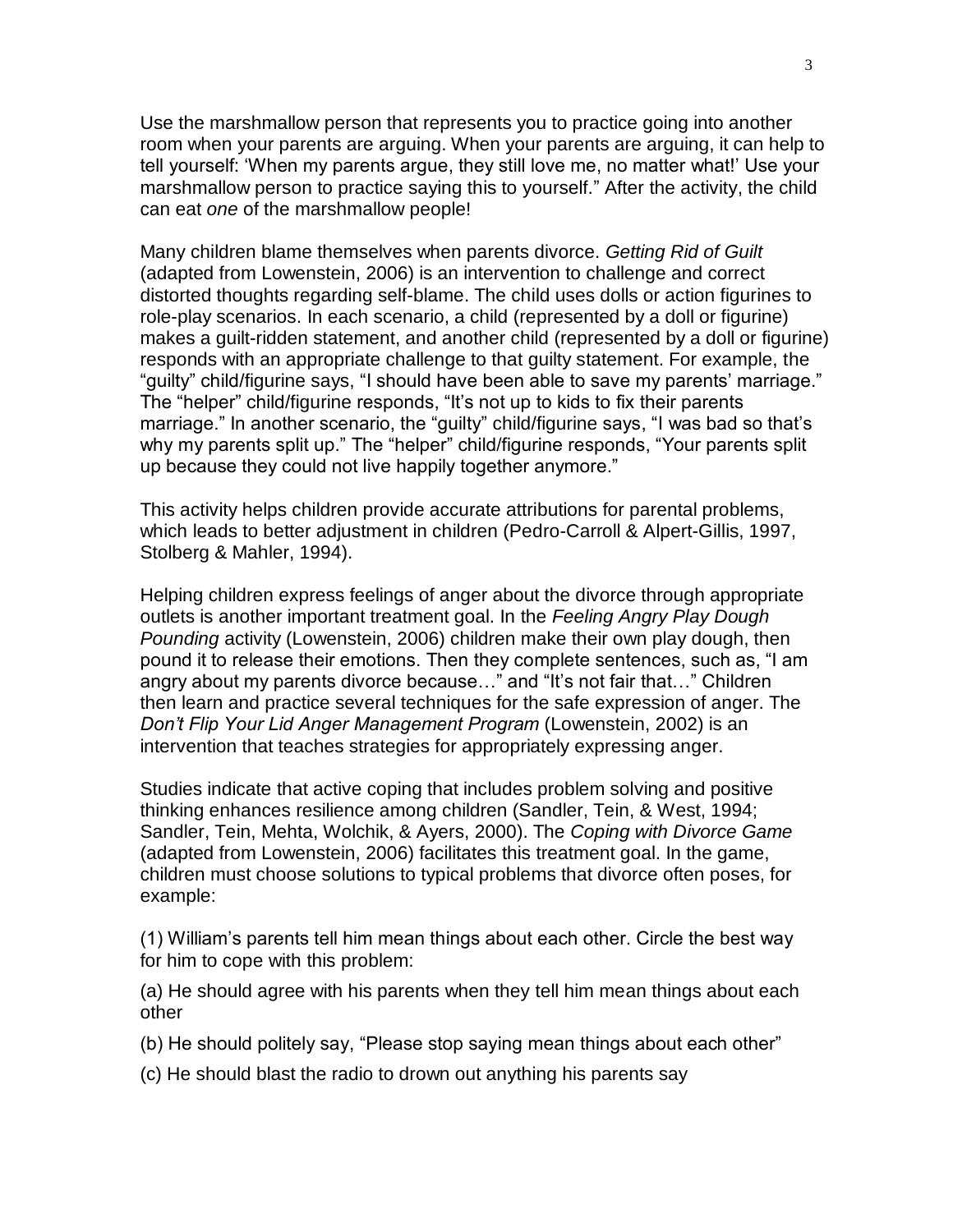(2) Robbie thinks he is to blame for his parents' divorce because he was always getting into trouble and his parents were always fighting about him. Circle the best way for him to cope with this problem:

(a) He should feel guilty for causing the divorce

(b) He should act perfect so his parents will love him

(c) He should tell himself his parents didn't divorce because of anything he said or did

(3) Brad does not like his father's girlfriend and he is jealous of the time his father spends with her. Circle the best way for him to cope with this problem:

- (a) He should be mean to the girlfriend so she will stay away
- (b) He should talk to his father about how he feels
- (c) He should refuse to see his father until he dumps his girlfriend

Interventions that help children identify their unique strengths further facilitates children's healthy adjustment. In the *Positive Postings* activity (Swank, 2008), the practitioner asks the client to think about positive qualities about her/himself and to write each one on a Post-it® Note. The practitioner has the client read them aloud and then stick them to a body outline.

### **Conclusion**

Children will more readily embrace therapy if it is engaging, innovative, and immersed in play. The activities in this article are designed to appeal to children so that a positive therapy experience results. Using these and other creative activities, therapists can engage children in therapy and have successful treatment outcomes.

### **References**

Amato, P. (2001) Children of divorce in the 1990s: An update of the Amato and Keith (1991) meta analysis. *Journal of Family Psychology*, 15, 355-70.

Bay-Hinitz, A., Peterson, R.F., & Quiltich, H.R. (1994). Cooperative games: A way to modify aggressive and cooperative behaviors in young children. *Journal of Applied Behavior Analysis*, 27(3), 433-446.

Cotnoir, M. (2008). Click! Emotions. In *Assessment and Treatment Activities for Children, Adolescents, and Families: Practitioners Share Their Most Effective Techniques*, ed. L. Lowenstein, pp. 46-47. Toronto: Champion Press.

Garrity, C. & Barris, M. (1994) *Caught in the middle: Protecting the children of high-conflict divorce*. NY: Lexington.

Grant, R.J. (2016). P*lay based interventions for autism spectrum disorder and*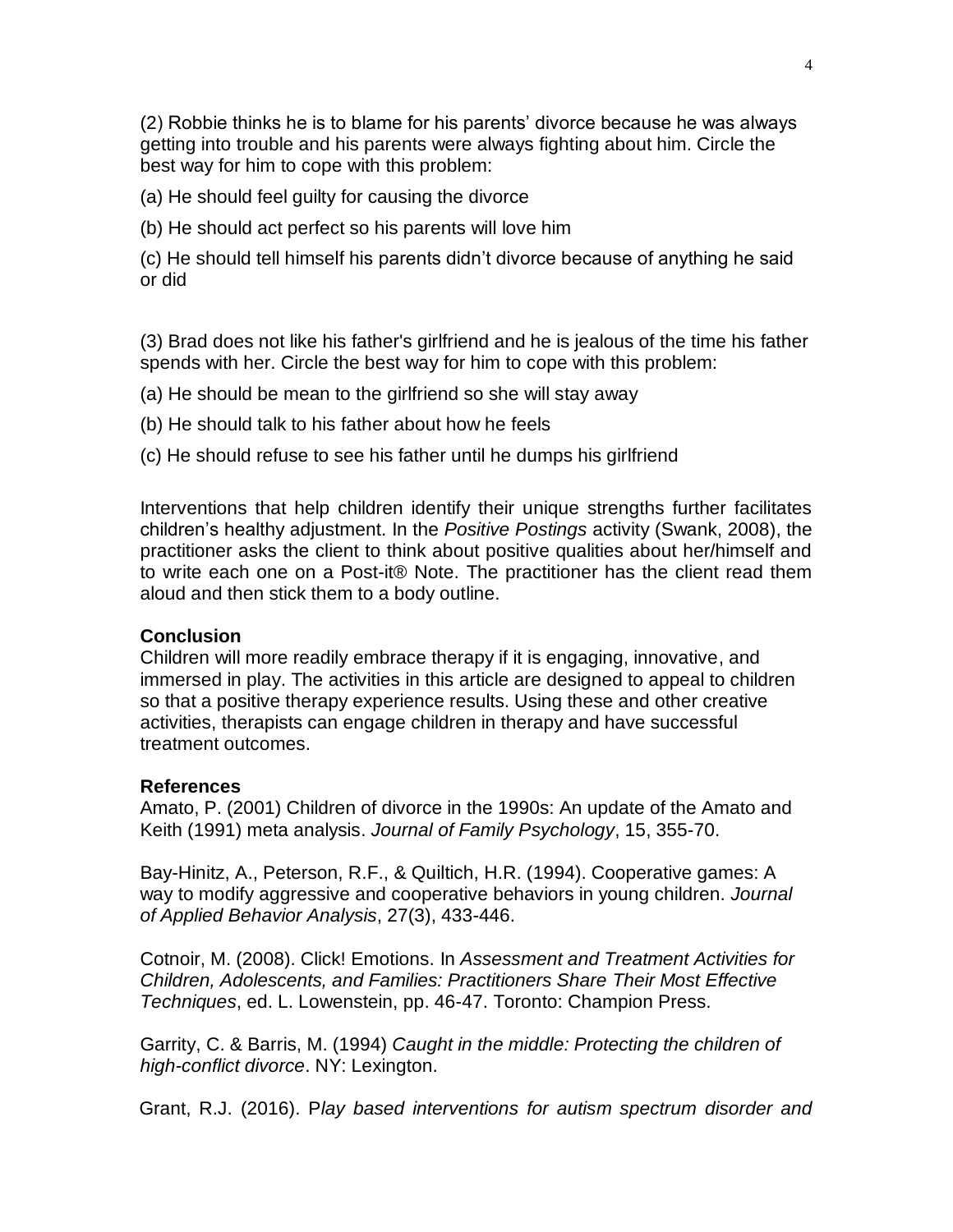*other developmental disabilities.* New York, NY: Routledge.

Johnston, J. & Roseby, V. (1997) *In the Name of the Child: A Developmental Approach to Understanding and Helping Children of Conflicted and Violent Divorce.* NY: Free Press.

Lebow, J. & Rekart, K. (2006) Integrative family therapy for high-conflict divorce with disputes over child custody and visitation. *Family Process, 46,* 79-91.

Lowenstein, L. (1999). *Creative Interventions for Troubled Children & Youth*. Toronto: Champion Press.

Lowenstein, L. (2002). *More Creative Interventions for Troubled Children & Youth*. Toronto: Champion Press.

Lowenstein, L. (2006). *Creative Interventions for Children of Divorce*. Toronto: Champion Press.

Pedro-Carroll, J. L., & Alpert-Gillis, L.J. (1997). Preventive interventions for children of divorce: A developmental model for 5 and 6 year old children. *Journal of Primary Prevention*, 18, 5-23.

Rae, W.A., Worchel, F.F., Upchurch, J., Sanner, J.H., & Daniel, C.A. (1989). The psychosocial impact of play on hospitalized children. *Journal of Pediatric Psychiatry*, 14, 617-627.

Sandler, I. N., Tein, J., & West, S.G. (1994). Coping, stress, and psychological symptoms of children and divorce: A cross sectional and longitudinal study. *Child Development,* 65, 1744-1763.

Sandler, I.N., Tein, J.-Y., Mehta, P., Wolchik S.A., & Ayers, T. (2000). Coping efficacy and psychological problems of children of divorce. *Child Development*, 71, 1097-1118.

Sarrazin, J. & Cyr, F. (2007) Parental conflicts and their damaging effects on children. *Journal of Divorce and Remarriage, 47,* 77-93.

Springer, J.F., Phillips, J.L., Phillips, L., Cannady, L.P., & Kerst-Harris, E., (1992). CODA: A creative therapy program for children in families affected by abuse of alcohol or other drugs. *Journal of Community Psychology, OSAP Special Issue*, 55-74.

Stolberg, A.L., & Mahler, J. (1994). Enhancing treatment gains in a school-based intervention for children of divorce through skill training, parental involvement, and transfer procedures. *Journal of Consulting and Clinical Psychology*, 62, 147- 156.